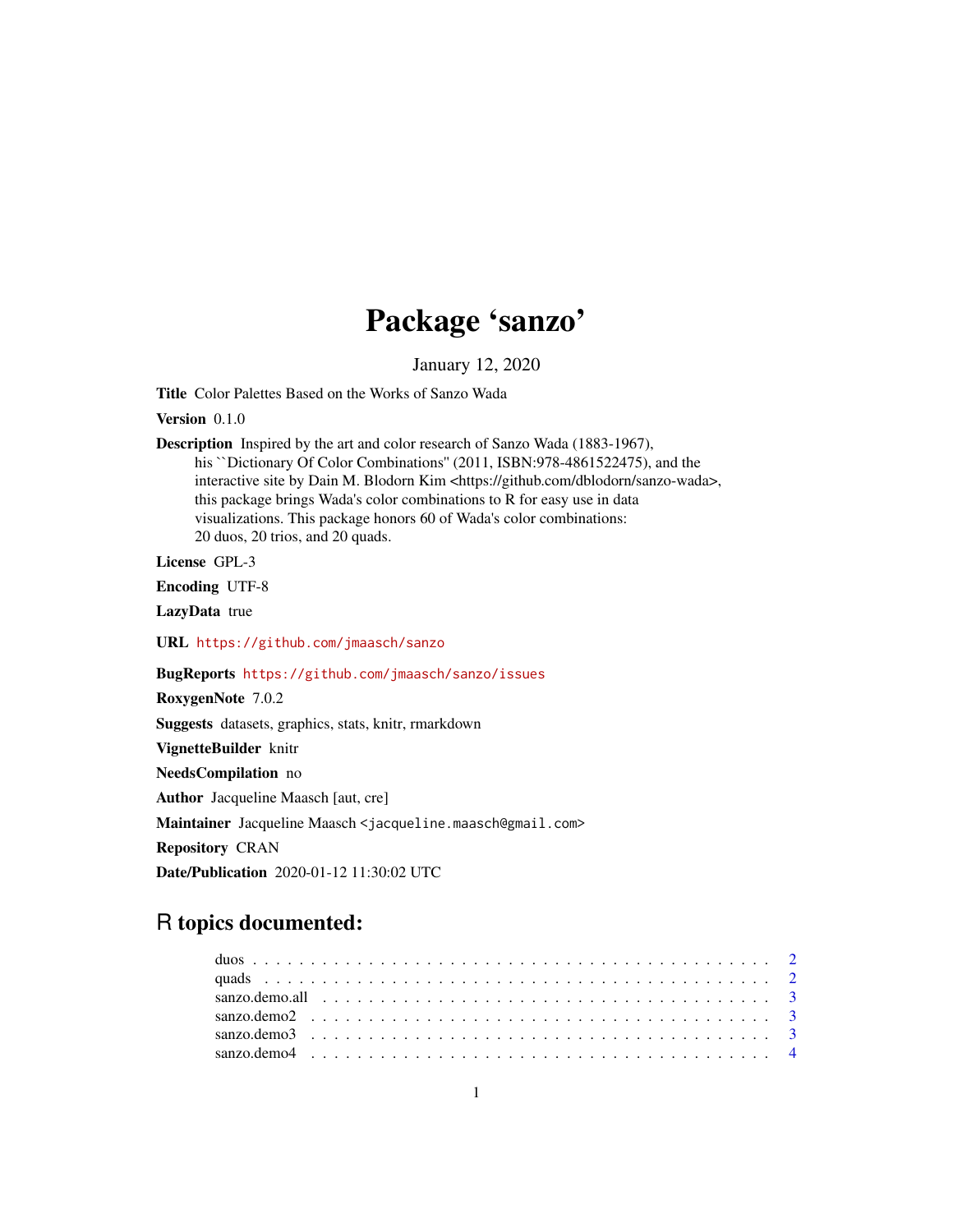#### <span id="page-1-0"></span> $2<sup>2</sup>$

| Index |  |  | $\overline{9}$ |
|-------|--|--|----------------|

duos *List of duos*

#### Description

List containing all 20 duo palettes, defined by hexadecimal values.

#### Usage

duos

#### Format

An object of class list of length 20.

quads *List of quads*

#### Description

List containing all 20 quad palettes, defined by hexadecimal values.

#### Usage

quads

#### Format

An object of class list of length 20.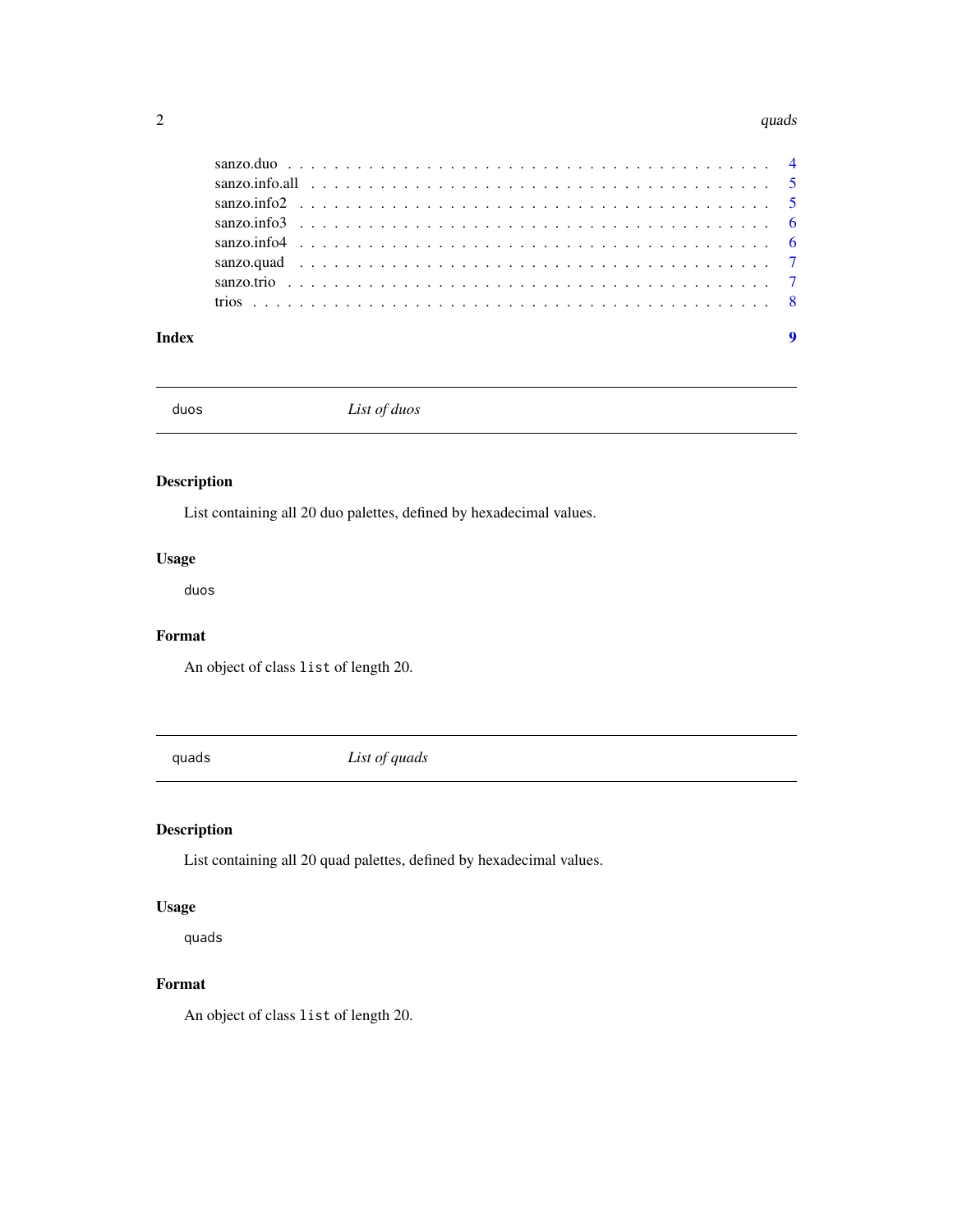<span id="page-2-0"></span>sanzo.demo.all *Print demo plots for all palettes*

#### Description

Print demo base R plots for all 60 sanzo palettes to illustrate their use and display hexadecimal values.

#### Usage

```
sanzo.demo.all()
```
#### Examples

sanzo.demo.all()

sanzo.demo2 *Print demo plots for all duo palettes*

#### Description

Print demo base R plots for all 20 duo palettes to illustrate their use and display hexadecimal values.

#### Usage

sanzo.demo2()

#### Examples

sanzo.demo2()

sanzo.demo3 *Print demo plots for all trio palettes*

#### Description

Print demo base R plots for all 20 trio palettes to illustrate their use and display hexadecimal values.

#### Usage

```
sanzo.demo3()
```
#### Examples

sanzo.demo3()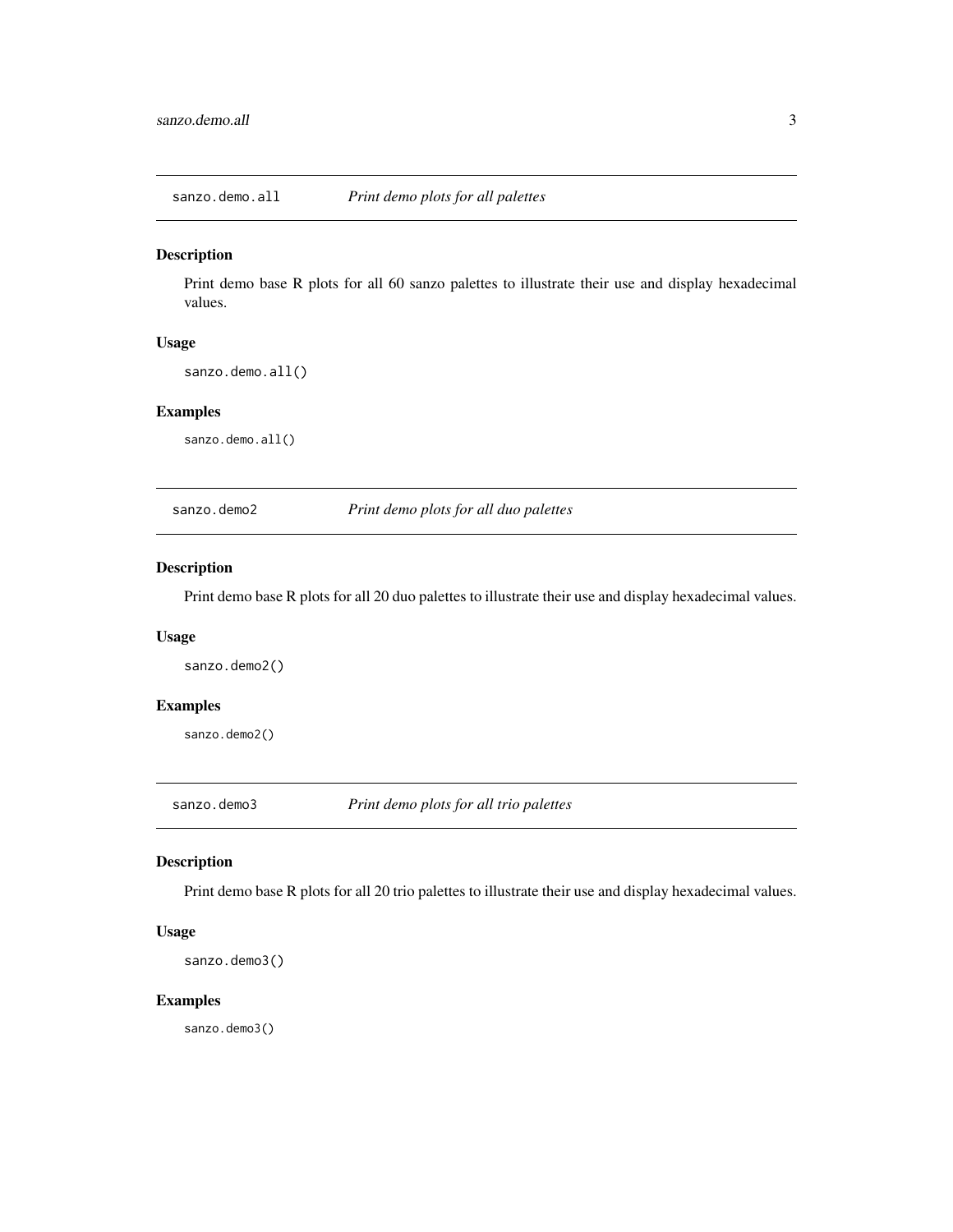<span id="page-3-0"></span>

#### Description

Print demo base R plots for all 20 quad palettes to illustrate their use and display hexadecimal values.

#### Usage

sanzo.demo4()

#### Examples

sanzo.demo4()

sanzo.duo *Generate two-colored palettes*

#### Description

Generate two-colored palettes.

#### Usage

sanzo.duo(palette\_name)

#### Arguments

palette\_name The short ID for the palette, e.g. "c006". For full list of duo IDs, use sanzo.info2().

#### Value

A vector of hexademicals of length 2.

#### Examples

```
# Assign palette to a name.
my_palette <- sanzo.duo("c229")
# Concatenate two duos for a custom quad.
c033 <- sanzo.duo("c033")
c095 <- sanzo.duo("c095")
\text{custom\_quad} \leq \text{c}(\text{c033}, \text{c095})
```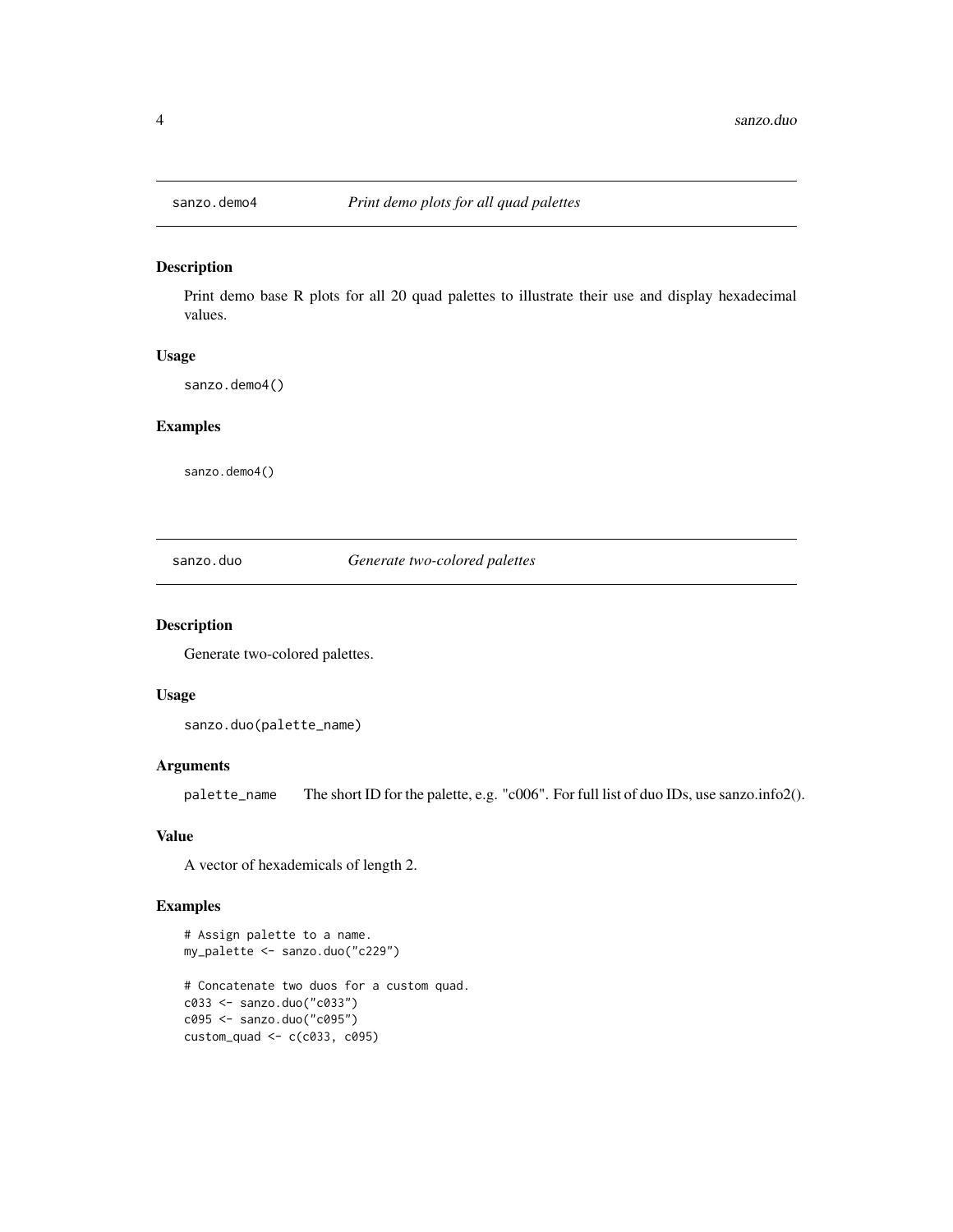#### <span id="page-4-0"></span>sanzo.info.all 5

```
# Use with base R.
plot(iris$Sepal.Width,
     iris$Sepal.Length,
     col =sanzo.duo("c085")# For examples of use with ggplot2, see https://github.com/jmaasch/sanzo.
# For examples of use as a gradient, see https://github.com/jmaasch/sanzo.
```
sanzo.info.all *See metadata for all palettes*

#### Description

Create data frame containing long-form names, short-form IDs, hexadecimal values, and links to Dain M. Blodorn Kim's https://sanzo-wada.dmbk.io for all sanzo palettes.

#### Usage

sanzo.info.all()

#### Value

Return data frame containing long-form names, short-form IDs, hex values, and URLs for all sanzo palettes.

#### Examples

info\_df <- sanzo.info.all() print(sanzo.info.all())

sanzo.info2 *See metadata for all duo palettes*

#### Description

Create data frame containing long-form names, short-form IDs, hexadecimal values, and links to Dain M. Blodorn Kim's https://sanzo-wada.dmbk.io for all duo palettes.

#### Usage

```
sanzo.info2()
```
#### Value

Return data frame containing long-form names, short-form IDs, hex values, and URLs for all duos.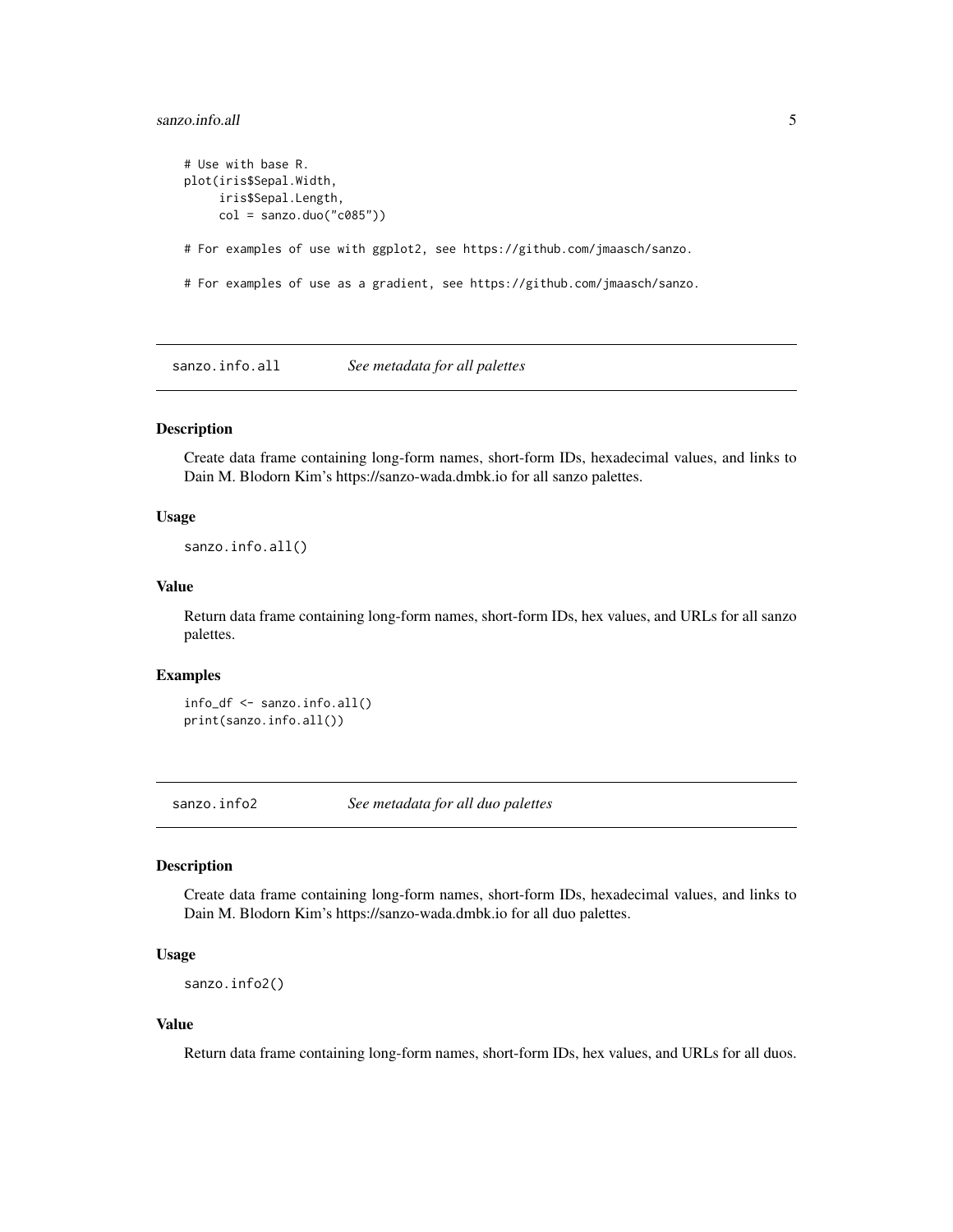#### Examples

```
duo_info_df <- sanzo.info2()
print(sanzo.info2())
```
sanzo.info3 *See metadata for all trio palettes*

#### Description

Create data frame containing long-form names, short-form IDs, hexadecimal values, and links to Dain M. Blodorn Kim's https://sanzo-wada.dmbk.io for all trio palettes.

#### Usage

sanzo.info3()

#### Value

Return data frame containing long-form names, short-form IDs, hex values, and URLs for all trios.

#### Examples

```
trio_info_df <- sanzo.info3()
print(sanzo.info3())
```
sanzo.info4 *See metadata for all quad palettes*

#### Description

Create data frame containing long-form names, short-form IDs, hexadecimal values, and links to Dain M. Blodorn Kim's https://sanzo-wada.dmbk.io for all quad palettes.

#### Usage

sanzo.info4()

#### Value

Return data frame containing long-form names, short-form IDs, hex values, and URLs for all quads

#### Examples

```
quad_info_df <- sanzo.info4()
print(sanzo.info4())
```
<span id="page-5-0"></span>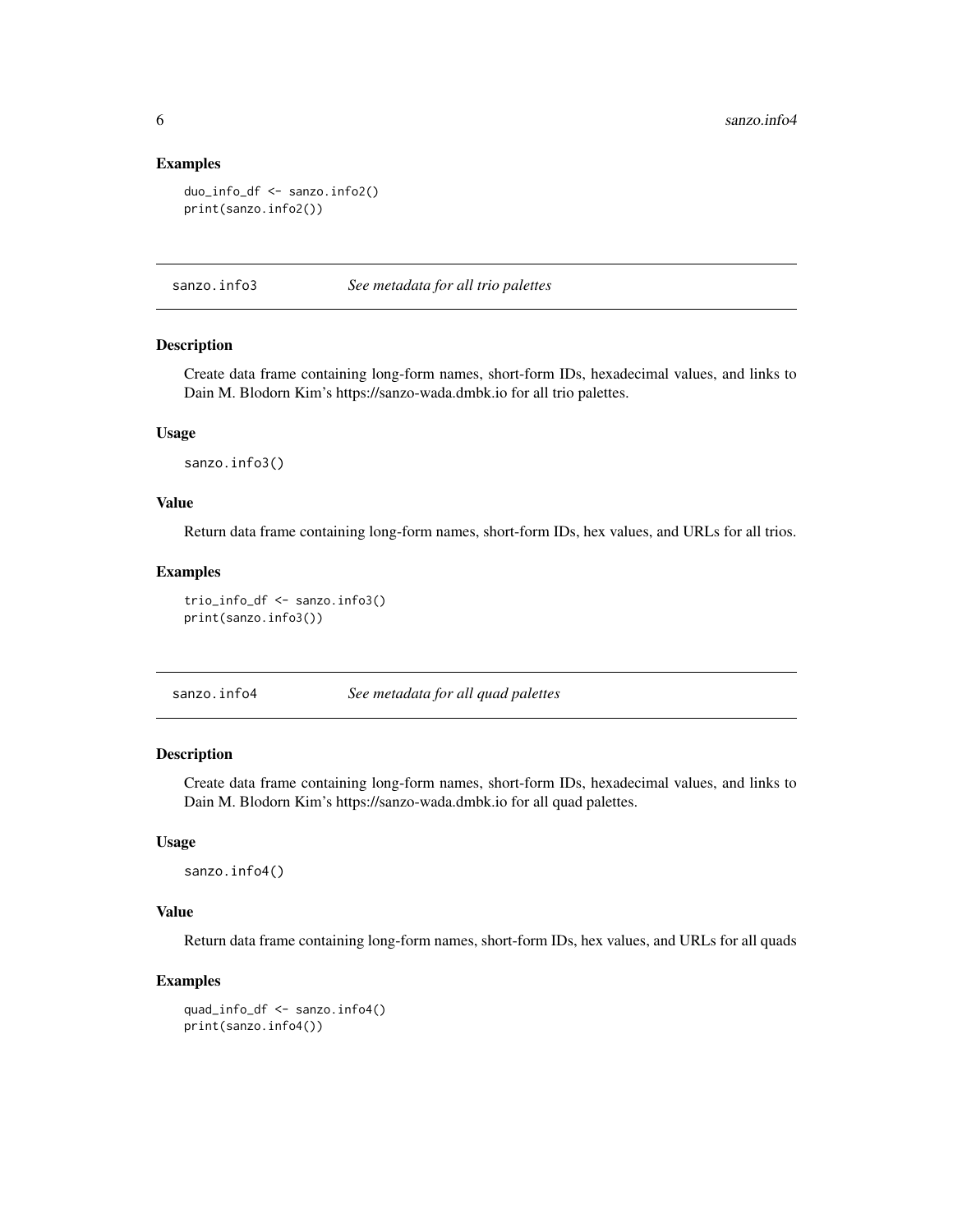<span id="page-6-0"></span>

#### Description

Generate four-colored palettes.

#### Usage

```
sanzo.quad(palette_name)
```
#### Arguments

palette\_name The short ID for the palette, e.g. "c263". For full list of quad IDs, use sanzo.info4().

#### Value

A vector of hexademicals of length 3.

#### Examples

```
# Assign palette to a name.
my_palette <- sanzo.quad("c252")
# Concatenate two quads for a custom eight-colored palette.
c348 <- sanzo.quad("c348")
c341 <- sanzo.quad("c341")
custom_eight \leq c(c348, c341)
# Use with base R.
plot(iris$Sepal.Width,
     iris$Sepal.Length,
     col =sanzo.quad("c341"))
# For examples of use with ggplot2, see https://github.com/jmaasch/sanzo.
# For examples of use as a gradient, see https://github.com/jmaasch/sanzo.
```
sanzo.trio *Generate three-colored palettes*

#### Description

Generate three-colored palettes.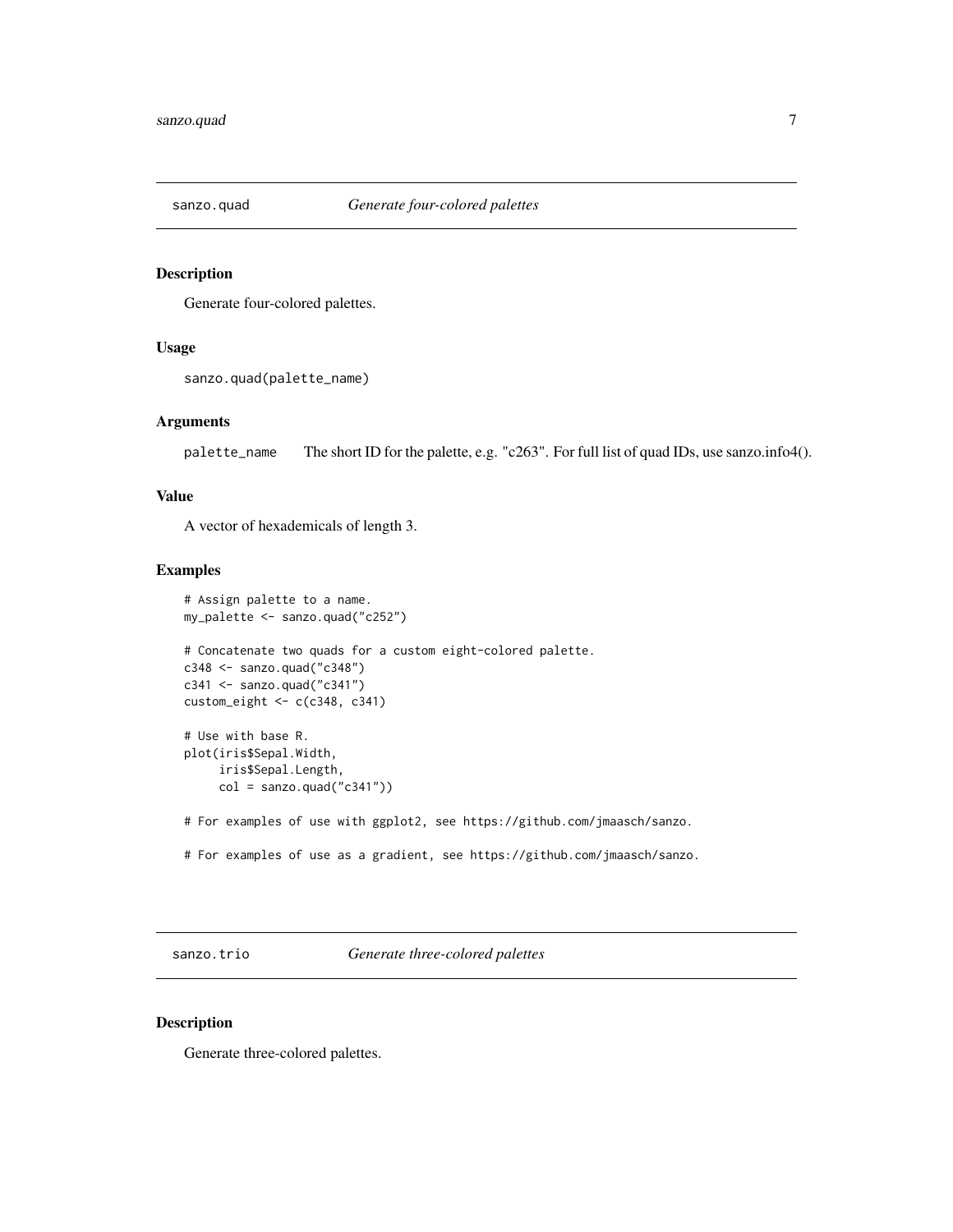#### <span id="page-7-0"></span>Usage

```
sanzo.trio(palette_name)
```
#### Arguments

palette\_name The short ID for the palette, e.g. "c121". For full list of trio IDs, use sanzo.info3().

#### Value

A vector of hexademicals of length 3.

#### Examples

```
# Assign palette to a name.
my_palette <- sanzo.trio("c223")
# Concatenate two trios for a custom six-colored palette.
c207 <- sanzo.trio("c207")
c226 <- sanzo.trio("c226")
custom_six <- c(c207, c226)
# Use with base R.
plot(iris$Sepal.Width,
     iris$Sepal.Length,
     col = sanzo.trio("c343"))
# For examples of use with ggplot2, see https://github.com/jmaasch/sanzo.
```
# For examples of use as a gradient, see https://github.com/jmaasch/sanzo.

trios *List of trios*

#### Description

List containing all 20 trio palettes, defined by hexadecimal values.

#### Usage

trios

#### Format

An object of class list of length 20.